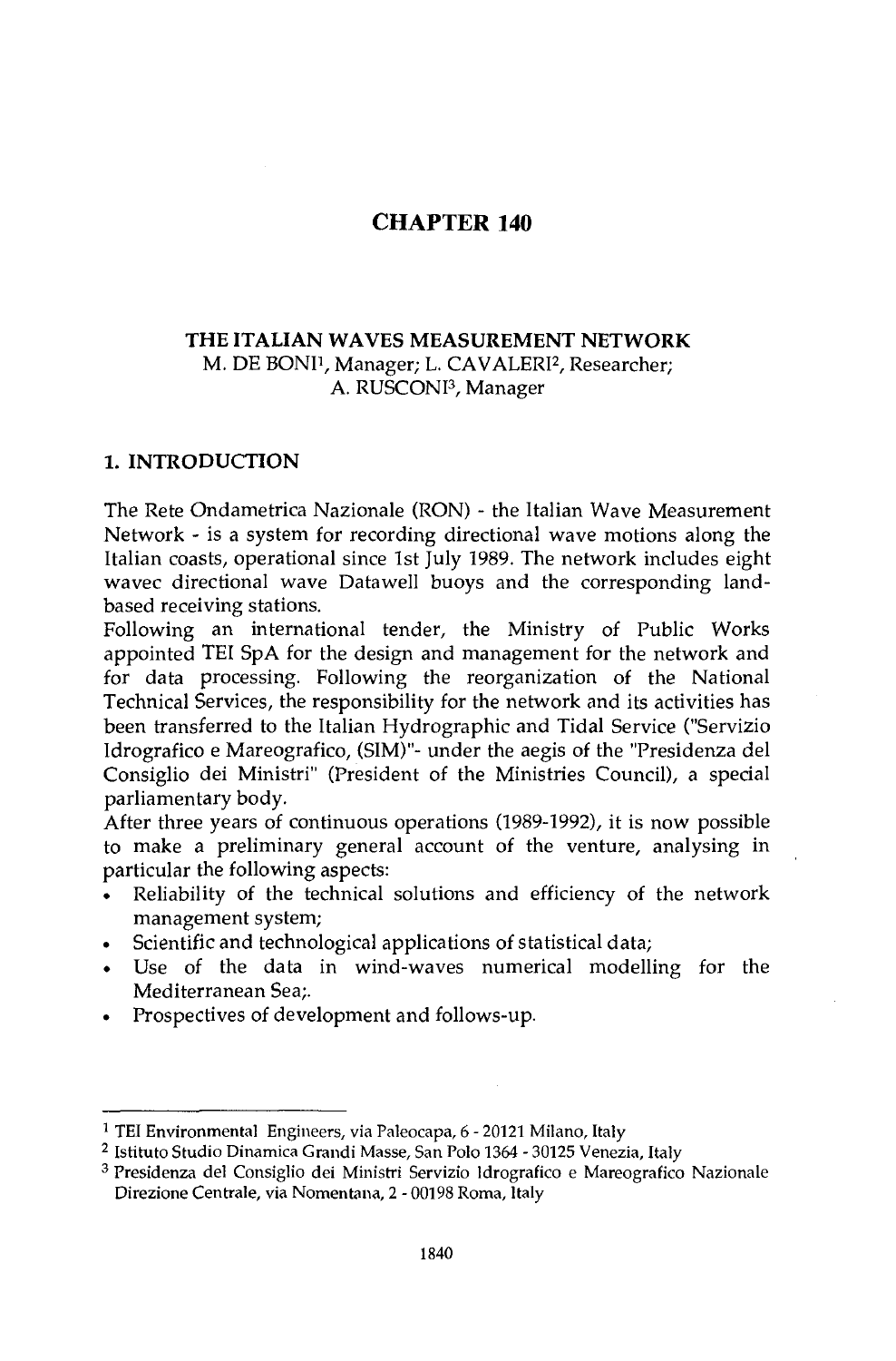### **2. TECHNICAL DESCRIPTION**

The Italian Wave Measurement Network (henceforth referred to as RON) includes eight stations, whose position is shown in Fig. 1.

The choice of the locations has been done with the aim of:

- a) monitoring the sea conditions in areas of intense wave activity;
- b) optimizing the distribution of wave measurement around Italy, given the already existing instruments (see Fig. 1).

Preliminary activity started in early 1989 and the network became operational on 1st July, 1989. In this section we give a compact description of the measuring instruments, of the network and of the data processing.

#### MEASURING INSTRUMENTS

Each station (see Fig. 2) includes a Wavec buoy, manufactured by Datawell, and a receiving station. The buoy has been amply described in the literature and we give here only a very compact description of it (see e-g, Manual of direc receiver, Manual of wavec buoy from Datawell B.V. Haarlem).

The buoy, moored using a flexible system that allows maximum freedom of movements, is of the surface following type.



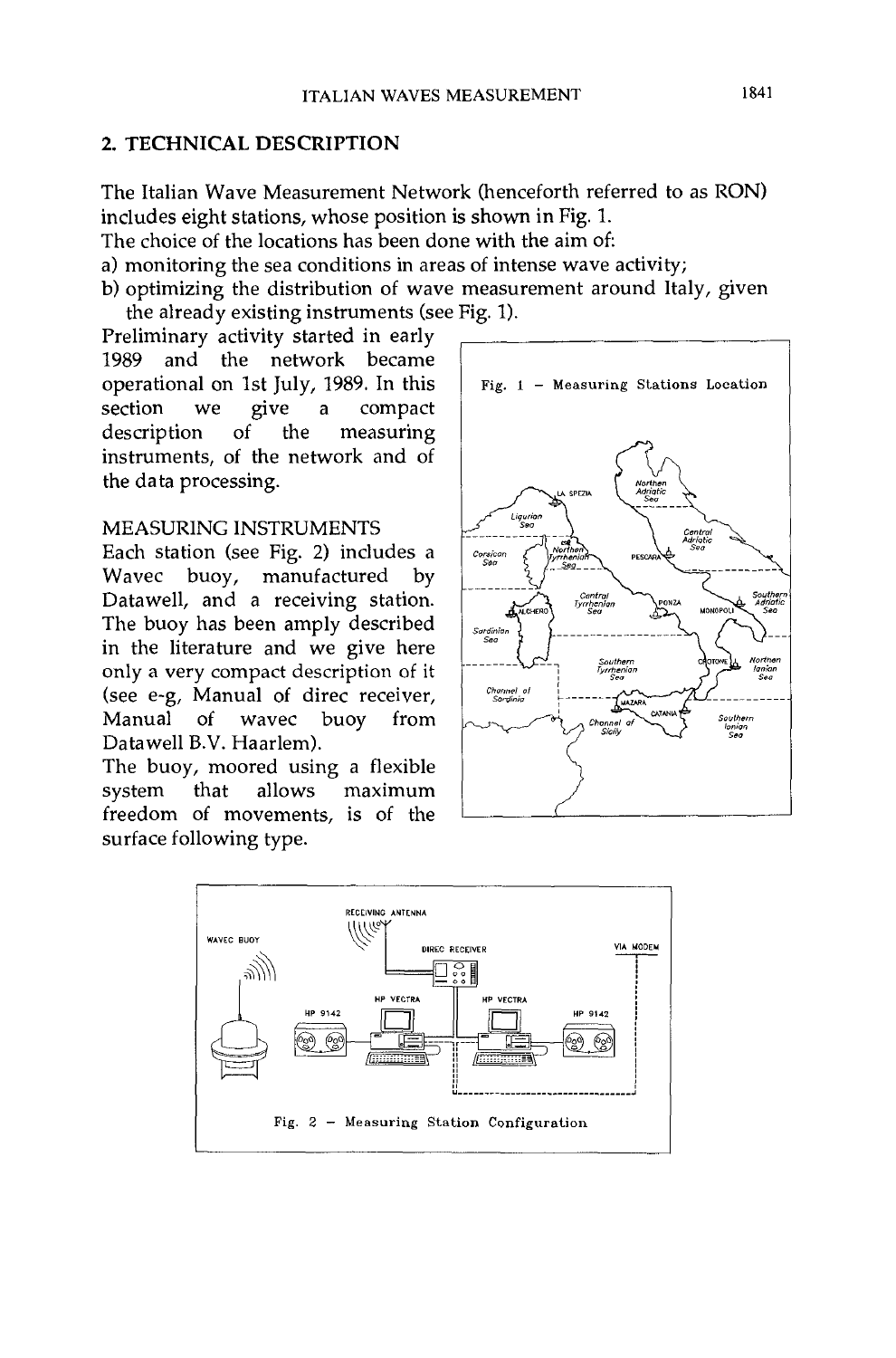Vertical acceleration, pitch and roll of the buoy, and relative components of the earth magnetic field are measured and used to deduce the heave and slopes (in North and South direction) of the local sea surface.

Each parameter is sampled at 128 Hz frequency and the data are continuously transmitted by radio to the receiving station located on the main land.

Each buoy is located far enough from the main land to allow full representativeness of open sea conditions.

The mooring depth varies from 80 to 100 m. The buoys are powered by self-contained batteries, with an authonomy of 10 months.

The system for the acquisition and processing of data, of which the Direc receiver is an integral part, is made up of two AT compatible HP Vectra ES 12 Personal Computers.

The PCs are connected by means of serial ports to the MAIN and UAX gates of the Direc; the second serial port is connected to a telephone modem used for tele-servicing and real-time remote control. Through the MAIN computer, it is possible to program the Direc receiver for the functions of sampling time, time, type of data output from the AUX port (monitor, real-time, CQ), and the Hs above which the system must sample continously. This PC is also used to store the processed data, and the directional spectra are displayed every 30 minutes, as well as a set of data on the functioning characteristics of the buoy such as tilt, platform offset, compass offset, battery voltage, and water temperature, and a report on the quality of the signals received in the previous half-hour.

As already noted, the AUX PC is used only for the acquisition of data (monitor, real or CQ) sent from the AUX port of the Direc receiver. To minimize the risk of loss of data due to hardware failures in the two computers, each day the data recorded on the hard disk are downloaded to the streaming tape as a sequential file, and then at the end of the month both the physical copy on the hard disk and the daily recordings on tape for each computer are saved.

A detailed description of the network organization and all the technicalities involved is given by Rusconi et al (1990, 1992).

## DATA PROCESSING

The combined analysis of heave, pitch and roll of the sea surface at a given location, pioneered by Longuet-Higgins et al (1962), provides estimates of:

a) the one-dimensional wave frequency spectrum E(f), and related quantity as significant wave heights Hs, mean and peak period Tm and Tp respectively;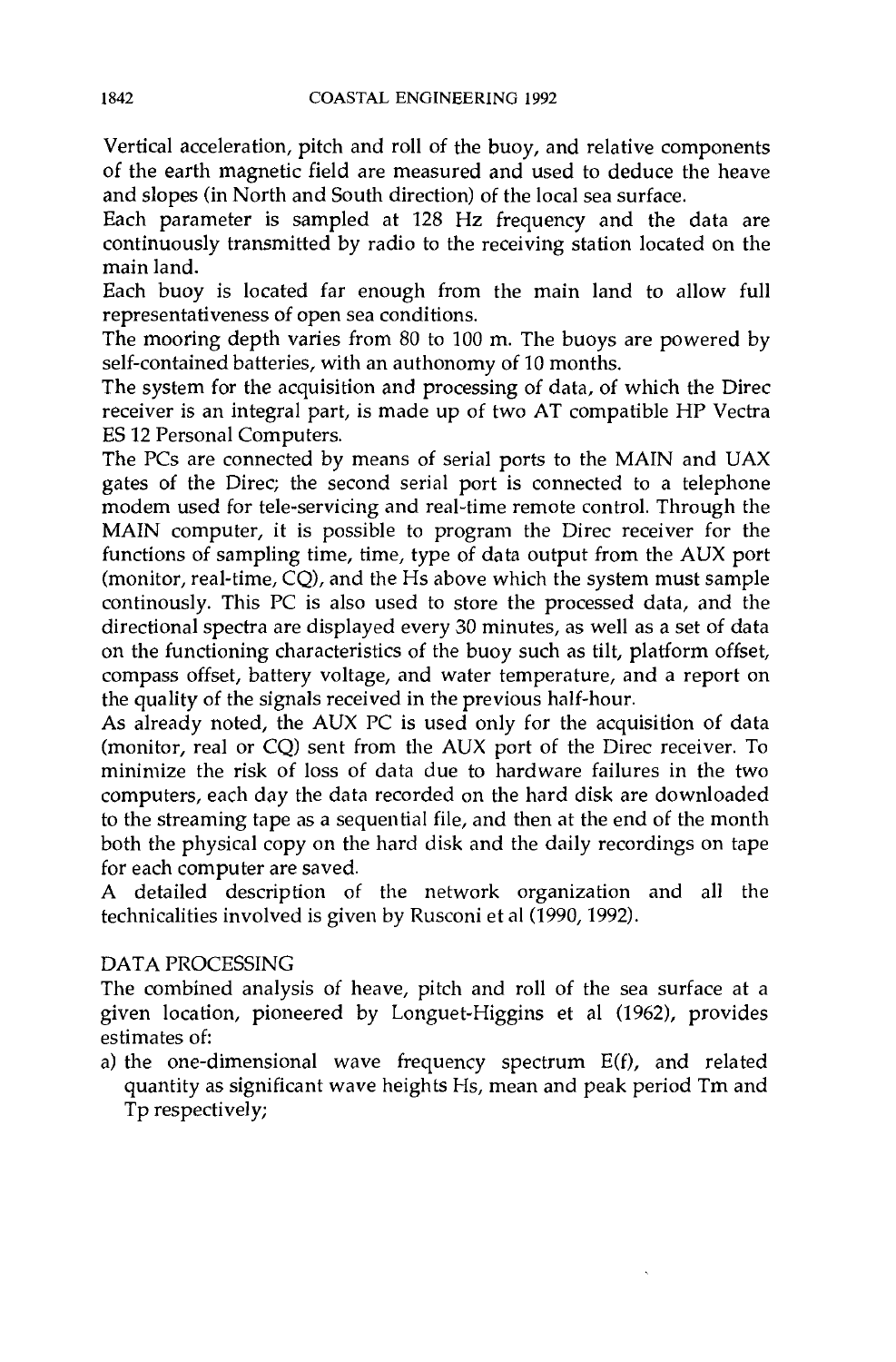b) directional distribution of energy at each frequency represented by mean direction  $\theta(f)$ , second mean direction  $\theta_2(f)$ , skewness and kurtosis, and the deduced mean spectral direction 9m.

## MANAGEMENT

The degree of reliability of the technical solutions adopted and the efficiency of the Network Management System set is demonstrated by the percentage of valid data which, for each recording station, is supplied every three months to the SIM (Table 1).

| TABLE 1 - % OF COLLECTED DATA IN THE FIRST THREE YEARS |       |        |       |       |       |       |       |       |       |       |       |            |
|--------------------------------------------------------|-------|--------|-------|-------|-------|-------|-------|-------|-------|-------|-------|------------|
|                                                        | S 89  | A 89   | W 90  | S 90  | S 90  | A 90  | W 91  | S 91  | E 91  | A 91  | W 92  | <b>TOT</b> |
| La Spezia                                              | 91,30 | 99,70  | 86.00 | 96.40 | 96,70 | 93,30 | 97.10 | 95.40 | 94.20 | 95.40 | 91.10 | 94,24      |
| Alghero                                                | 94.80 | 98.90  | 96,70 | 95,90 | 98.50 | 94,60 | 97.10 | 86,70 | 99,70 | 93,60 | 98.80 | 95,92      |
| Pescara                                                | 95,60 | 100,00 | 99.90 | 93,30 | 89,80 | 85,20 | 93.50 | 96,10 | 96,70 | 93.30 | 99,90 | 94,85      |
| Monopoli                                               | 99,00 | 96,10  | 89.90 | 99.00 | 98,90 | 96,30 | 96.30 | 99,90 | 96.00 | 86.00 | 97.50 | 95,90      |
| Ponza                                                  | 95,90 | 94.00  | 86,20 | 97,50 | 98,60 | 90,80 | 85.10 | 99,30 | 98,80 | 98,80 | 90,40 | 94.13      |
| Crotone                                                | 96,20 | 99,70  | 96,50 | 85,00 | 96,70 | 95,00 | 99.90 | 92,00 | 96.60 | 92.50 | 95,50 | 95,05      |
| Catania                                                | 89,80 | 86,40  | 85,40 | 89,80 | 97,80 | 96,10 | 95,70 | 98,40 | 94,80 | 91,20 | 92,90 | 92,57      |
| Mazara d.V.                                            | 93,30 | 99,50  | 86.80 | 94.60 | 95.00 | 85.20 | 88,80 | 93.50 | 88,30 | 99.60 | 95,50 | 92,74      |
| Totali                                                 | 94.49 | 96.79  | 90.93 | 93.94 | 96.50 | 92.06 | 94,19 | 95,16 | 95,64 | 93,80 | 95,18 | 94,42      |

The following considerations can be made:

- the global reliability of  $94.4\%$  is considerably above the minimum limit of 85% required by the SIM;
- this degree of reliability, following a preliminary phase, has been maintained at a level more or less constant thanks to the Management System and to the use of the Argos satellite. This service started in 1990, and it is used for remote control of the position of the buoys;
- no substantial variations of reliability have been noted with the seasons (2% lower than the mean value), which confirms that the technological choice was correct and that reliability depends only to a limited extent on weather conditions;
- loss of data is basically the result of fishing activities: it is a random event more frequent in certain southern areas.

Two activities of considerable technological importance have been implemented to guarantee these reliability levels:

- connection of all the buoys to the Argos satellite in order to check the positioning of the measuring system;
- a star-shaped telecommunications connection via modem between the peripheral recording stations and the central interrogation system.

A permanent Assistance Service has been organized for the RON network to fully exploit these technological supports. It has the twin tasks of an immediate intervention and both a preventive and ordinary maintenance.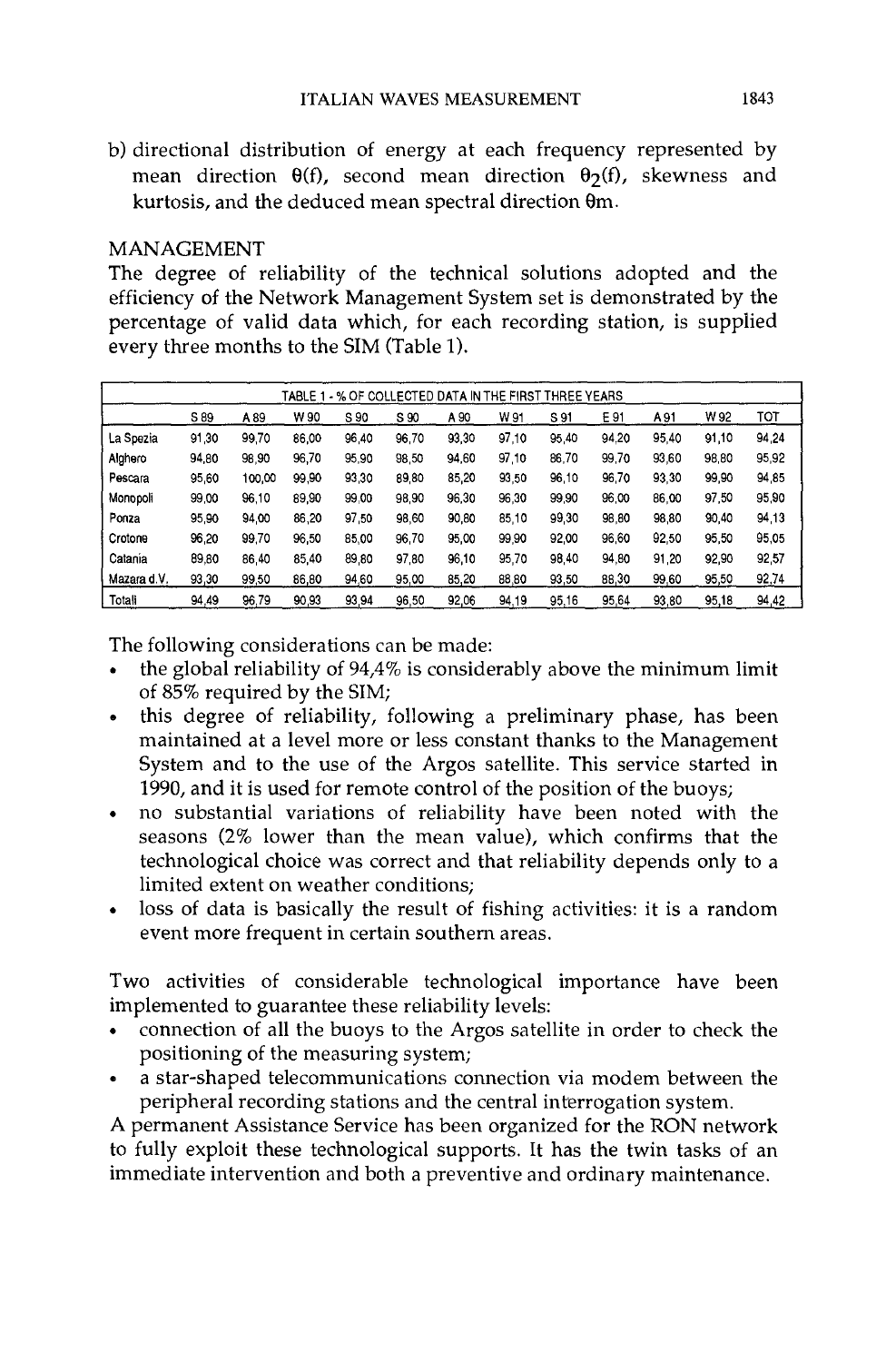# PREVENTIVE AND ORDINARY MAINTENANCE

These activities comprise:

- Downloading to streaming tape and monthly checking of data.
- processing and checking of the quality of the data received (the task of TEI Data Processing Centre), which issues a monthly bulletin, for use by the Assistance Service, on the quality of functioning of the sensors and the percentage of valid data. These activities provide a concise statistical picture of the functioning of the equipment and make it possible to establish in advance the ordinary and special maintenance interventions required.
- Maintenance support activities, for each peripheral site corresponding to a wave gauge station, carried out by two local operators: one for the sea parte, providing immediate nautical intervention in the event of equipment breakdowns; the other for the land part, having the task of carrying out preventive maintenance and the monthly downloading of data.
- Monthly checks on the state of the wave gauge equipment, the relative photographic documentation, underwater inspections to check the moorings, and the preparation of a service report to be delivered to the Data Processing Centre.
- Monthly checks of the equipment on land, with an evaluation of the degree of wear of components such as processors, aerials, cables, ecc.
- Calibration of the wave meters taken out of service for maintenance, using the "Ferris Wheel" system and preparation of the relative certificates.

These preventive activities make it possible to guarantee replacements with a maximum delay of 48 hours for the breakdown of any component on land, and a similar facility within 48-72 hours of notification for incidents involving a wave gauge buoy at sea, using personnel and tenders available on site.

# ALARMS MANAGEMENT

This activity consists of:

• Checking of daily reports supplied via modem by the Argos service, concerning the correct positioning of each buoy.

If a buoy is found a drift out of its area of action (which is calculated on the basis of the length of the mooring cable), its movement is continuously tracked and repeated via telex or modem to the centre, where the specialist control team will forward the required instructions to the people on site in order to rapidly recover the buoy and to ensure that it is immediately repositioned or replaced.

This system, based on equipment for the transmission of signals to the Argos satellite, is installed on the wave gauge buoy. It has produced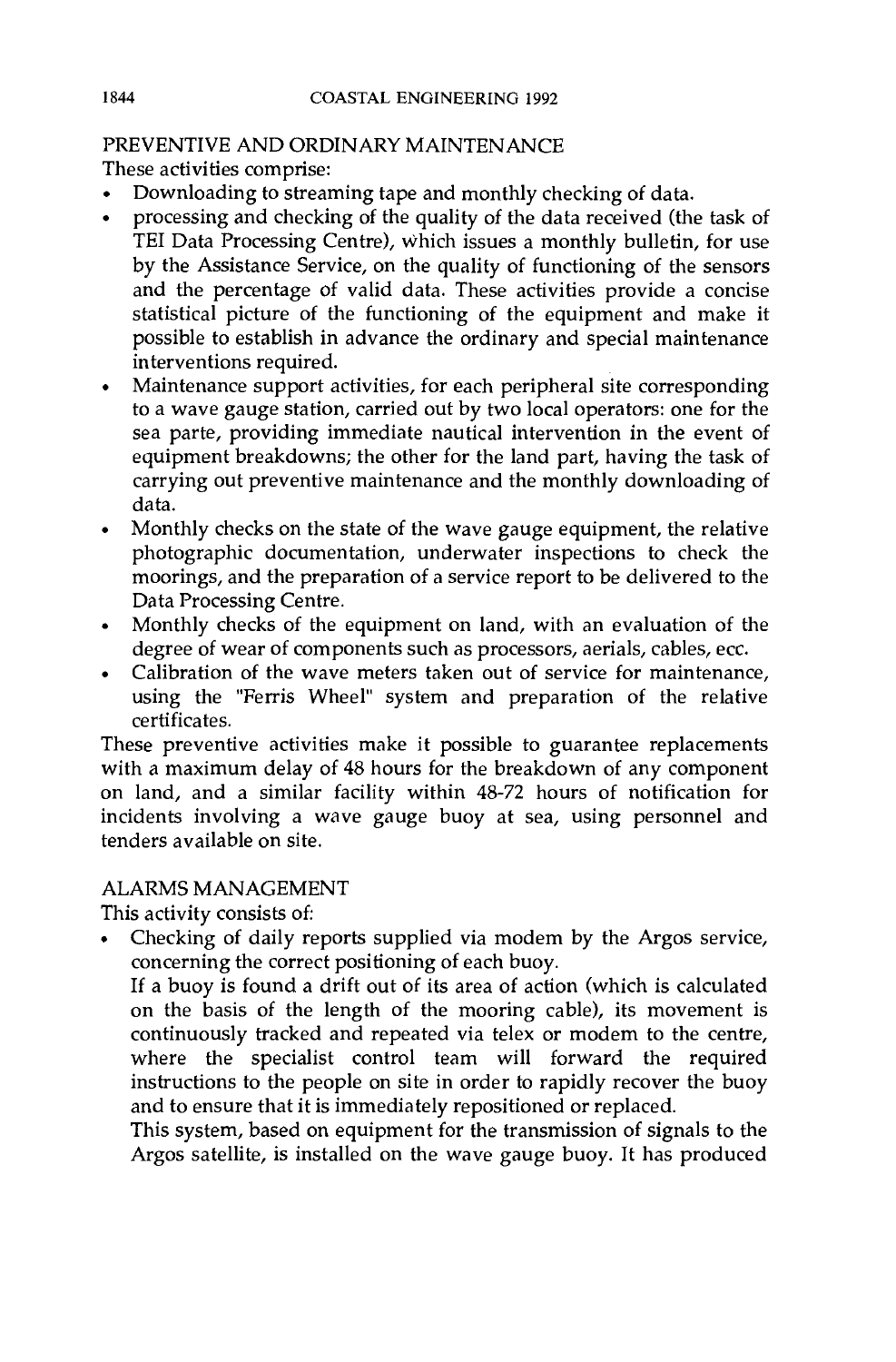excellent results and it is certainly one of the reasons that has guaranteed the high percentages for recorded data.

Daily activation of the automatic interrogation procedure of the peripheral stations, making it possible to check at any moment the functioning of the individual stations/components and to transfer concise wave data.

### 4. RESULTS

The availability of large quantities of data allows some basic analysis of the wave conditions around Italy, both for basic physical problems as for engineering applications.

A) Wave climate

From the statistical point of view, a number of specific analyses are usually carried out for each station concerning:

- the statistical distribution of Hs;
- the combined distributions (Hs, Tm), (Hs,  $\theta$ m);
- the seasonal variability of the above distributions.

Fig. 3 shows, in synoptic form, the directional distribution of the wave height, evaluated on all the data so far collected.

Fig. 4 shows the distribution functions p(Hs) relative to all the data recorded for the various stations.



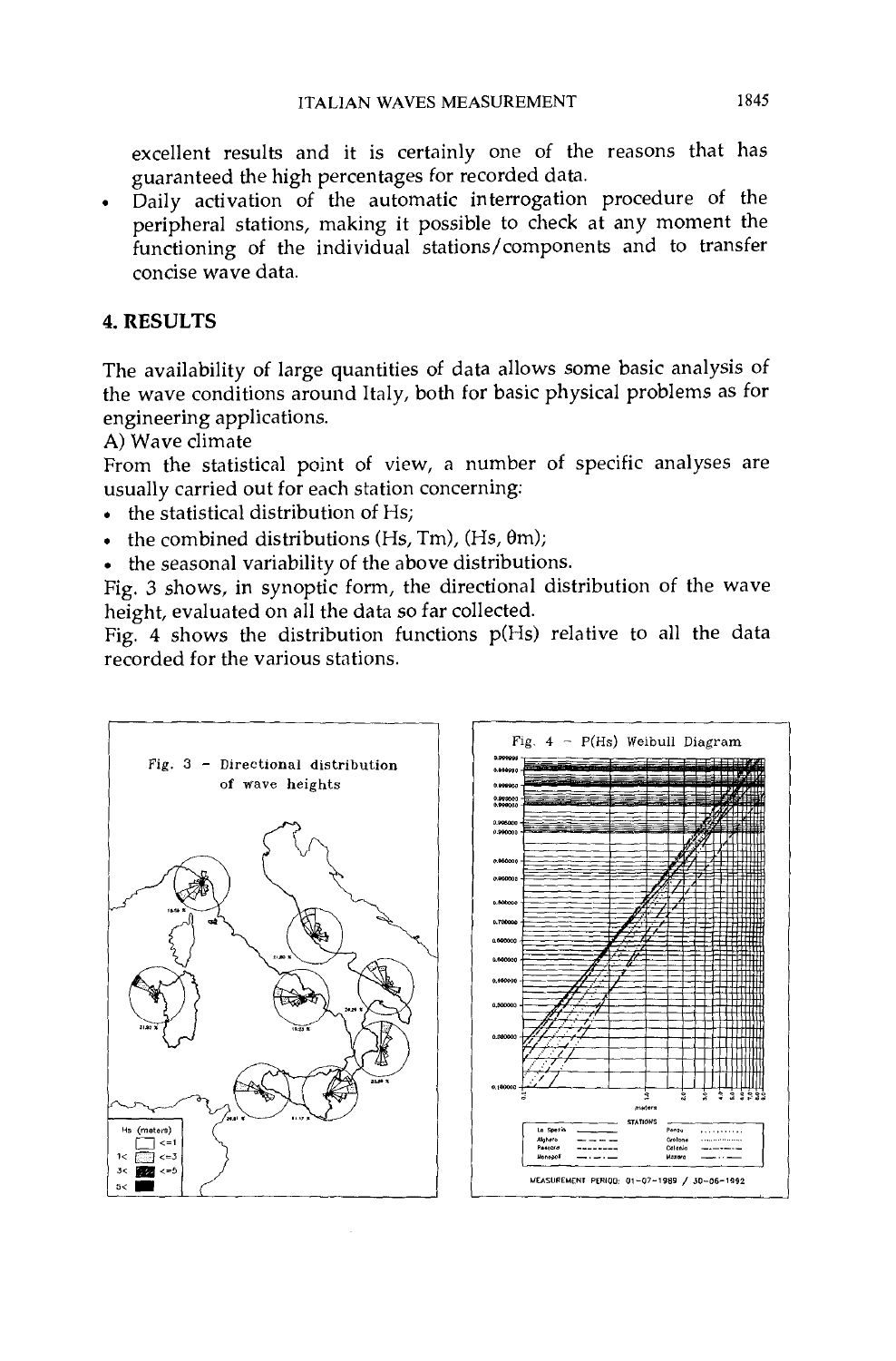The figure highlights the various energy levels corresponding to the different sites, and also the existence of different slopes for the various curves. These distributions cannot be considered conclusive because three years of data are by far a too short period for the deduced statistics to be significant. Besides, the data show a clear yearly variability that depends on the general meteorological pattern of the period. Hence the above statistics should be considered with much care. Because the data collection is continuing, updated statistics will be published as soon as available.

B) Extreme waves analysis

A further consideration more concerned with engineering is the selection of the extreme events recorded in the three year period under consideration. Table 2 shows, for the various stations, the maximum values of Hs, Tp, Tz and the correponding mean direction evaluated during the most violent storms at each station.

Undoubtedly the area most exposed to wave motion is the west coast of Sardinia: for this station, in correspondance with the storm of 20th December 1991, a significant wave height of 8.92 m has been recorded.

| EXTREME VALUES COLLECTED IN THE FIRST THREE<br>TABLE 2:<br>YEARS OF MEASUREMENT |       |       |       |             |  |  |  |  |  |  |
|---------------------------------------------------------------------------------|-------|-------|-------|-------------|--|--|--|--|--|--|
| <b>STATION</b>                                                                  | Hs(m) | TP(s) | TM(s) | MeanDir(ºN) |  |  |  |  |  |  |
| La Spezia                                                                       | 6.60  | 11.10 | 8.00  | 60          |  |  |  |  |  |  |
| Alghero                                                                         | 8.92  | 12.50 | 9.50  | 135         |  |  |  |  |  |  |
| Pescara                                                                         | 5.10  | 9.10  | 6.00  | 170         |  |  |  |  |  |  |
| Monopoli                                                                        | 4.40  | 9.10  | 7.00  | 233         |  |  |  |  |  |  |
| Ponza                                                                           | 5.70  | 12.50 | 5.40  | 94          |  |  |  |  |  |  |
| Crotone                                                                         | 5.60  | 11.10 | 8.10  | 302         |  |  |  |  |  |  |
| Catania                                                                         | 5.20  | 11.10 | 8.10  | 275         |  |  |  |  |  |  |
| Mazara                                                                          | 5.50  | 12.50 | 8.30  | 105         |  |  |  |  |  |  |

# **5. APPLICATION TO NUMERICAL MODELLING**

One of the most interesting applications for the data collected by the wave gauge network is the validation of numerical models for the calculation of wave motion.

Models at various levels of complexity have been repeatedly applied in the Mediterranean Sea, and the results improve as the approach becomes more sophisticated. Presently one of the most advanced model is WAM, the product of the coordinated work of a large group of specialists in the field (WAMDI Group, 1988). This model has been repeatedly applied in the Mediterranean basin (Cavaleri et al., 1991).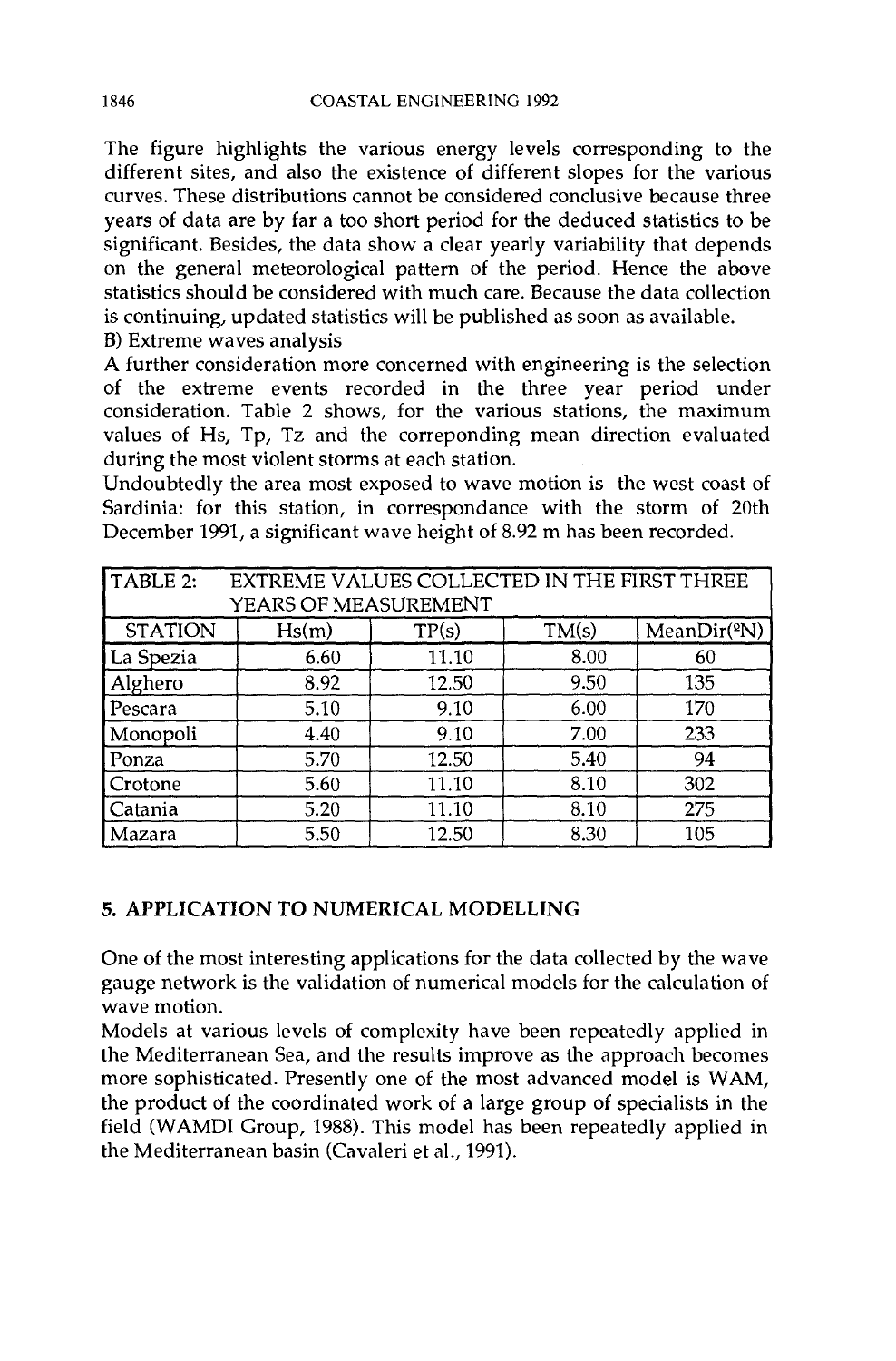The main result has been to assess the difficulty of correctly representing the field of surface wind in the basin, and consequently the wave field associated with it. An error of 20% in wind speed leads to an error of the significant wave height Hs of 30-40%, and consequently to an error of 70- 100% for the energy of the wave motion, which is the variable of most practical interest in engineering applications. Errors of this level are unacceptable!!. We must recognize, however, that different meteorological models, with different solutions, give wind fields that can differ well over 20%. It is also very difficult to thoroughly test a wind model, as the complicated orography of the basin, particularly along the Italian coasts, can affect the local wind field in a drastic way and the stations of interest are located on the coast.

This makes any comparison between a detailed item of measured data (typically wind speed and direction) and the results of a meteorological model of limited significance, when the latter cannot take orographical details into account.

The solution, although neither complete nor definitive, may come from an analysis of the results of the wave field. The conditions of wave motion in a given location represent an effect, integrated in time and space, of the wind field on the entire basin. The recorded wave conditions provide therefore a validation of the combined meteorological and wave models. Because the performance of a wave model is not affected by the geometry of the surrounding orography, particularly in areas like the Mediterranean Sea, recorded wave data, combined with the models results, can



provide useful indications [Fig. 5 Comparison between recorded and computed wave heights by using the ECMWF (CM) and LAM models]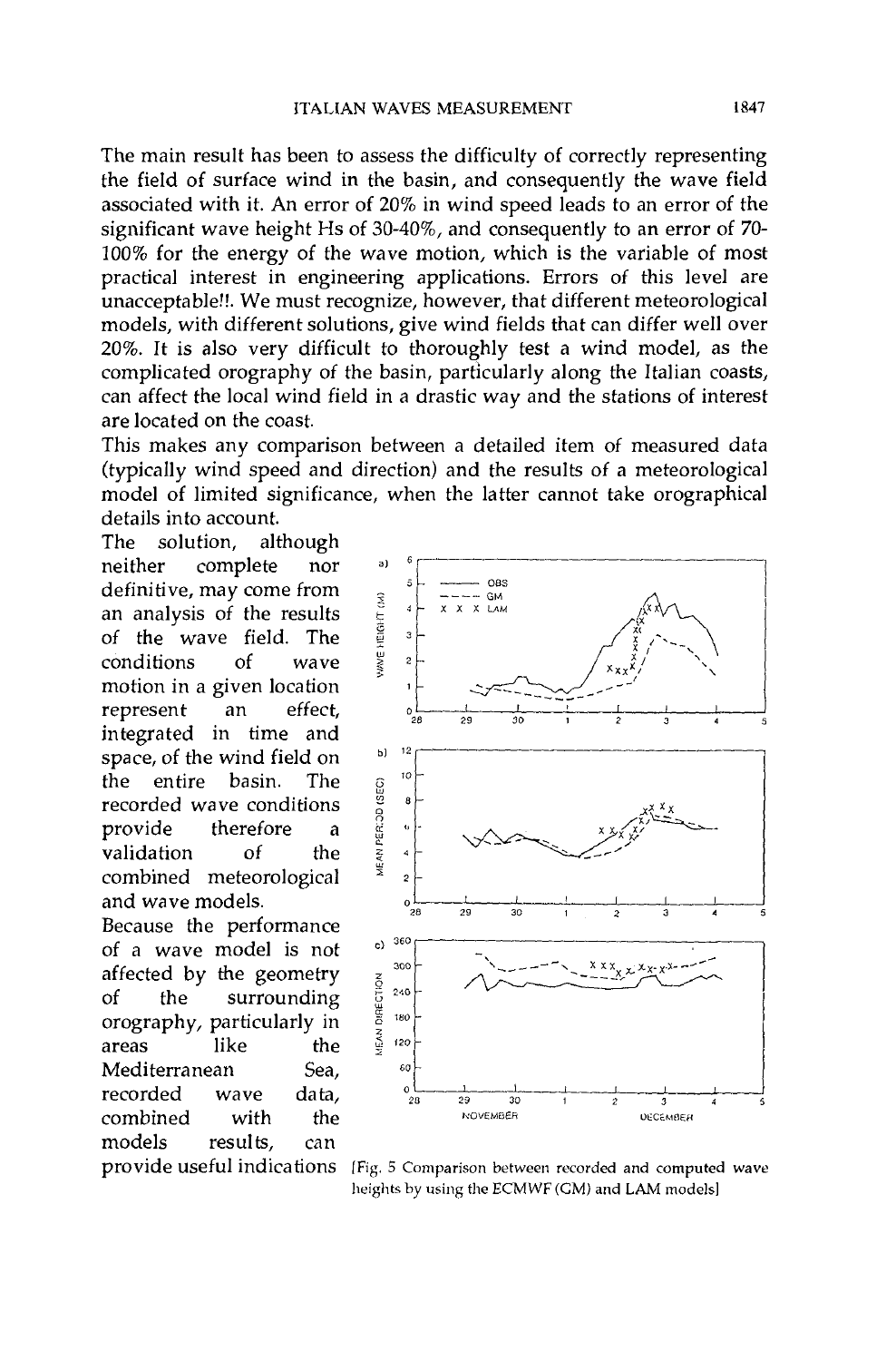on the accuracy of the input wind fields.

The Mediterranean Sea is characterized, as well as by large-scale events, also by events of a smaller scale, and yet extremely violent. An example is provided by the storm that hit the Malta area on 2nd December 1989 during the meeting between Presidents Bush and Gorbachov. A detailed study of this event has been made by Dell'Osso et al. (1992). The storm was characterized by the development of a deep pressure on the Ionian Sea, characterized by very strong winds with an extremely high spatial gradient. Results of the computation of the wave field by the WAM model have been compared with the experimental data recorded at Catania (Fig. 5). While the direction of the field is correct, there is a considerable underestimate of the wave height, a strong suggestion that the wind has been underestimated.

This led to repeating the meteorological simulation with a finer mesh (40 km, compared with the 125 km resolution of the global model of the ECMWF).

The results, in terms of wind and wave fields, are shown in Fig. 6). There is a strong increase and concentration of the wind in the area of Capo Passero, with a consequent increase of the wave height in the Catania area. Fig. 7 shows the obvious consequent improvement in the wave model results.



[Fig. 6 Windfield  $(6<sub>1</sub>)$  computed by ECMWF model and associated waves field  $(6<sub>2</sub>)$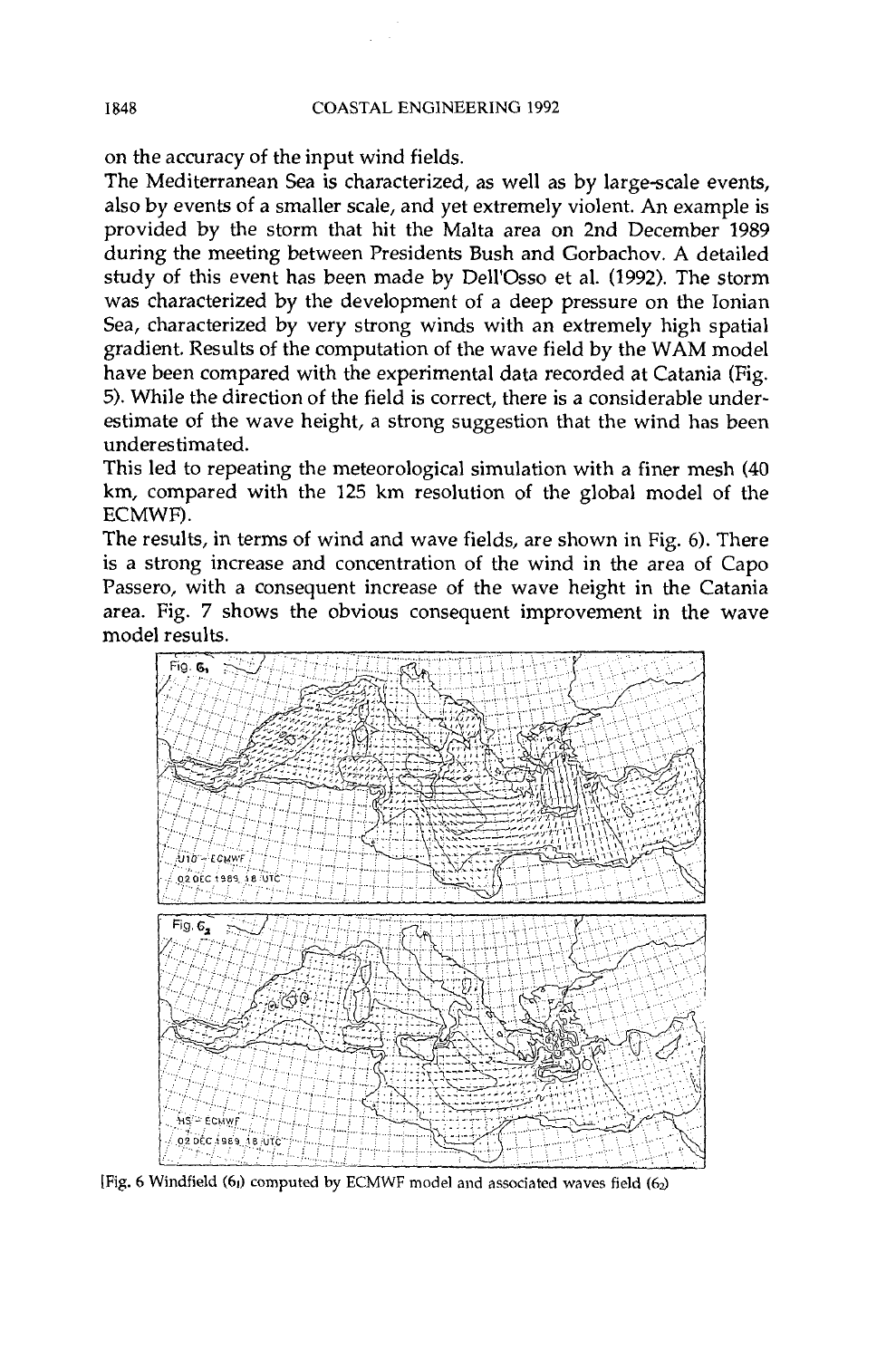

[Fig. 7 Windfield (7i) computed by ECMWF model and associated high resolution waves field *(7i)* computed by LAM model]

In general, the results of the modelling exercise indicate that a resolution of 125 km, such as that in the operative model of ECMWF until the end of September 1991, is not sufficient to provide the necessary accuracy of the wind field. A 70 km resolution, as that corresponding to the new model of ECMWF (T213), seams the minimum required for a sufficient seems reliability of the wave model results.

### **6. PRESENT SITUATION AND FUTURE DEVELOPMENTS**

In view of the high reliability of the RON System, the Hydrographic and Tidal Service has decided to proceed with the monitoring activities for three more years, appointing once more TEI for the management of the project.

To improve the system the following additional activities have been added:

- connection in real-time of the existing eight stations with the central station at TEI in Milan;
- transfer of the data to a workstation located at the Rome Centre of the Hydrographic and Tidal Service;